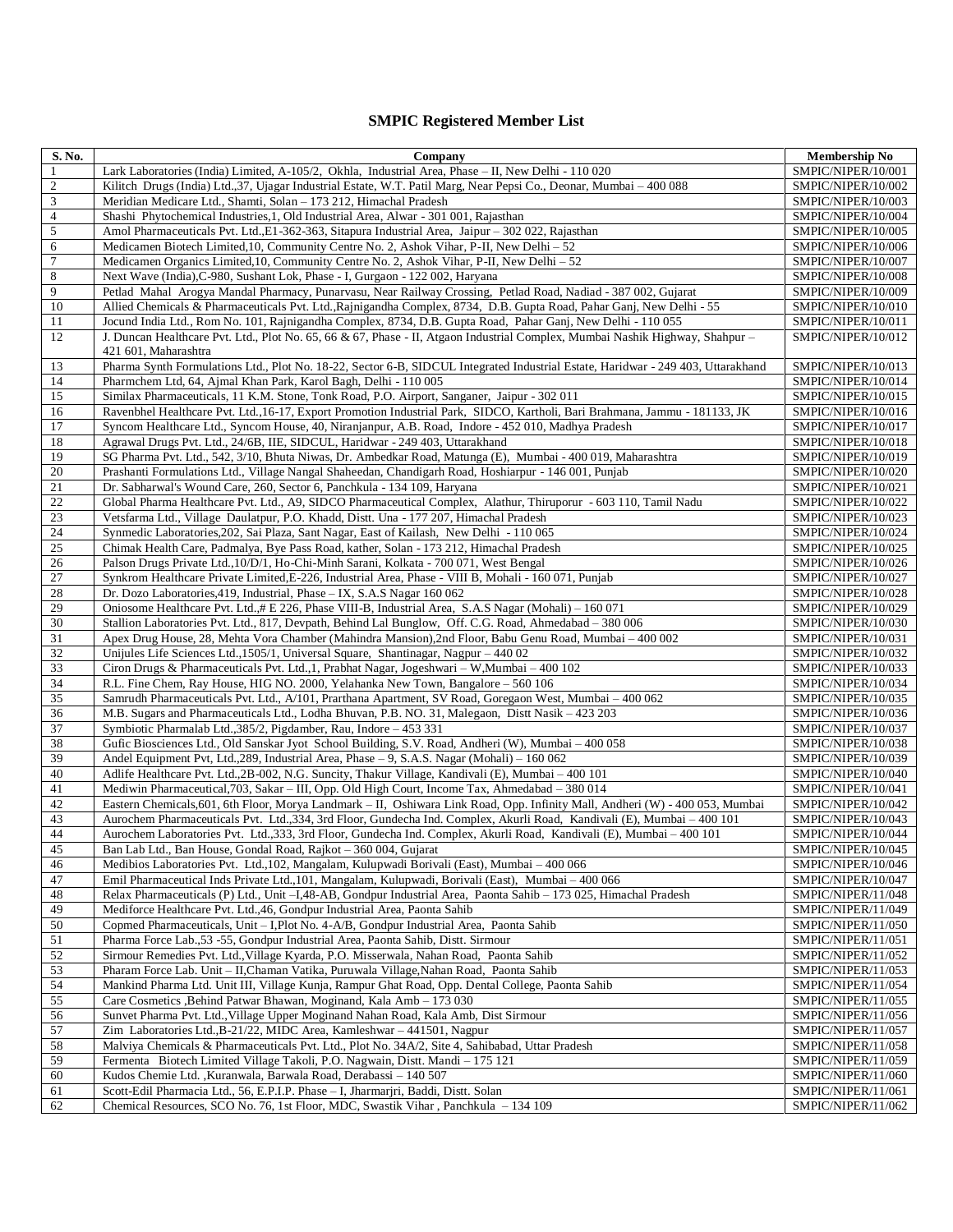| 63         | Supreme Pharmaceutical Private Ltd., 73, 74 & 48PI, KIADB Industrial Area, Nanjagurd - 571 302, Mysore                                                                                         | SMPIC/NIPER/11/063                       |
|------------|------------------------------------------------------------------------------------------------------------------------------------------------------------------------------------------------|------------------------------------------|
| 64         | Overseas Health Care Pvt. Ltd., 335 KM Milestone, NH 1, P.O. Box 25, Phillaur - 144 410                                                                                                        | SMPIC/NIPER/11/064                       |
| 65         | Cooper Pharma Ltd., 12/12, Shakti Nagar, Delhi - 110 007                                                                                                                                       | SMPIC/NIPER/11/065                       |
| 66         | Gracure Pharmaceuticals Ltd., 71/5, Najafgarh Road (Shivaji Marg), New Delhi - 110 015                                                                                                         | SMPIC/NIPER/11/066                       |
| 67         | Cris Pharma (India) Ltd., E-11, UPSIDC Industrial Area, Selaqui - 248 197, Dehradun                                                                                                            | SMPIC/NIPER/11/067                       |
| 68         | Indus Pharma (P) Ltd., 5/2, Ind. Area, Kirti Nagar, New Delhi – 110 015                                                                                                                        | SMPIC/NIPER/11/068                       |
| 69         | Wallace Pharmaceuticals Pvt. Ltd., Village Bhatian, Tehsil Nalagarh, Distt. Solan - 174 101, H.P.                                                                                              | SMPIC/NIPER/11/069                       |
| 70         | Tirupati Life Sciences, Surjpur, Nahan Road, Paonta Sahib - 173 025, Himachal Pradesh                                                                                                          | SMPIC/NIPER/11/070                       |
| 71         | Tirupati Medicare Ltd., Near Fire Station, Nahan Road, Paonta Sahib - 173 025                                                                                                                  | SMPIC/NIPER/11/071                       |
| 72         | Galpha Laboratories Ltd., Village Thana, Baddi, Distt. Solan, Himachal Pradesh - 173 205                                                                                                       | SMPIC/NIPER/11/072                       |
| 73         | Vamsi Labs Ltd., A-14115, MIDC Area, Chincholi, Solapur – 413 255                                                                                                                              | SMPIC/NIPER/11/073                       |
| 74         | Health Biotech Limited , SCO : 162-164, Air India Building, Top Floor, Sector - 34A, Chandigarh - 160 022                                                                                      | SMPIC/NIPER/11/074                       |
| 75         | Coral Drugs Pvt. Ltd., Plot No. 55-56, HSIIDC Industrial Estate, Murthal, Sonepat - 131 039                                                                                                    | SMPIC/NIPER/11/075                       |
| 76         | Embotic Laboratories. Ltd., 20C, Kumbalagodu Industrial Area, Bangalore, Karnataka – 560074                                                                                                    | SMPIC/NIPER/12/076                       |
| 77         | Pharmaffilites analytics. (P) Ltd., 225, Industrial Area, Phase 2, Panchkula, Haryana – 134109                                                                                                 | SMPIC/NIPER/12/077                       |
| 78         | Parex Pharmaceticals Ltd, D 145, Phase 7 Industrial Area, Mohali, Punjab - 160055                                                                                                              | SMPIC/NIPER/12/078                       |
| 79         | Saurav Chemicals Ltd, Derabassi, Barwala Road, Vill. Bhagwanpura, Mohali, Punjab - 140507                                                                                                      | SMPIC/NIPER/12/079                       |
| 80         | Venus Remedies Ltd, 51-52, Industrial Area Phase 1, Panchkula 134113                                                                                                                           | SMPIC/NIPER/12/080                       |
| 81         | Simson Pharma, B-307, sarita building, Prabhat Ind. Estate, Dahisar(E), Mumabi-400068                                                                                                          | SMPIC/NIPER/12/081                       |
| 82         | Nirwana Herbal Healthcare, E-38, Industrial Area, Yamuna Nagar 135001 (Haryana)                                                                                                                | SMPIC/NIPER/12/082                       |
| 83         | Camphor and Allied products Limited, Camphor officers colony, Bareilly (UP)                                                                                                                    | SMPIC/NIPER/12/083                       |
| 84         | Nanz Med Science Pharma Private Ltd, Vill. Rampur Ghat, tehsil Paonta sahib, (HP)                                                                                                              | SMPIC/NIPER/12/084                       |
|            |                                                                                                                                                                                                |                                          |
| 85         | Infinity Laboratories Pvt Ltd., Village Behra, Derabassi, Distt. Mohali, Punjab                                                                                                                | SMPIC/NIPER/12/085                       |
| 86         | Shaleen Pharmaceticals, 53, Industrial Area Phase 1, Panchkula - 134113                                                                                                                        | SMPIC/NIPER/13/086                       |
| 87         | Pharma Impex Limited, 620, Diamond Harbour Road, Behla Industrial Estate, Kolkota                                                                                                              | SMPIC/NIPER/13/087                       |
| 88         | Mehta API Ltd, Gut No 546, plot no N-211, Village kumbhavli , Taluka Palghar , Thane-4014506                                                                                                   | SMPIC/NIPER/13/088                       |
| 89         | GPR Life Sciences Pvt. Ltd.,620, Diamond Harbour Road, Behla Industrial Estate, Kolkota                                                                                                        | SMPIC/NIPER/14/089                       |
| 90         | Alice Health Care, C-44, Industrial Area, Phase -3, Mohali, punjab                                                                                                                             | SMPIC/NIPER/14/090                       |
| 91         | Hiral Labs Ltd., 265, SISONA Nr Bhagwanpur, Roorkee, Distt. Haridwar Uttarakhand                                                                                                               | SMPIC/NIPER/14/091                       |
| 92         | Austin Pharmaceuticals Ltd. E-40, IFP ,DeraBassi, Punjab                                                                                                                                       | SMPIC/NIPER/14/092                       |
| 93         | Corona Remedies. Village Jatoli, Tehil & Dist Solan, HP                                                                                                                                        | SMPIC/NIPER/15/093                       |
| 94         | Alliance Formulation Ltd., 30B, EPIP, Phase 1, Jharmajari, Baddi, HP - 174103                                                                                                                  | SMPIC/NIPER/15/094                       |
| 95         | Windlas Biotech Limited, 40/1, Mohabewal Industrial Area, Dehradun, Uttarakhand - 248110                                                                                                       | SMPIC/NIPER/15/095                       |
| 96         | Windlas Health care (P) Limited, Plot no. 183-192, Mohabewal Industrial Area, Dehradun, Uttarakhand - 248110                                                                                   | SMPIC/NIPER/15/096                       |
| 97         | Martin & Brown Biosciences, Malkhumajra, P.O. Bhud, Baddi, Distt. Solan-173205                                                                                                                 | SMPIC/NIPER/15/097                       |
| 98         | Ark Health care (P) Ltd., D-12, Focal Point, Dera Bassi, Punjab, 140201                                                                                                                        | SMPIC/NIPER/15/098                       |
| 99         | Worldwide Herblife Ltd., B-09, Focal point, Derra Bassi, Punjab                                                                                                                                | SMPIC/NIPER/15/099                       |
| 100        | Aspen Life Sciences, Plot no. 29, verka valla bypass, Amritsar, Punjab                                                                                                                         | SMPIC/NIPER/15/100                       |
| 101        | Chethna formulation Ltd., PO Anamangad, perintalmanna, Kerala 679357                                                                                                                           | SMPIC/NIPER/15/101                       |
| 102        | Celeste Life Sciences Pvt. Ltd., C-98, Sec.65, 2 <sup>nd</sup> Floor, Noida (UP)-2013017                                                                                                       | SMPIC/NIPER/16/102                       |
| 103        | Vindas Chemical Industries Pvt. Ltds., Plot no.65, SEC.1, Pithampur, Distt. Dhar, M.P.-454775                                                                                                  | SMPIC/NIPER/16/103                       |
| 104        | Chandigarh Agritech Pvt. Ltd.,141,1 <sup>ST</sup> Floor, TricityPlaza Mall,Peermoshalla-160104(Dhakoli),Punjab                                                                                 | SMPIC/NIPER/16/104                       |
| 105        | Vedant Incorporation, G-1,249&250, Industrial Area, Khushkhera, Bhiwandi, Rajasthan                                                                                                            | SMPIC/NIPER/16/105                       |
| 106        | Torque Pharmaceuticals Pvt. Ltd. Issapur.P.O. Dappar, Teh. Dera Bassi, Distt. SAS Nagar                                                                                                        | SMPIC/NIPER/17/106                       |
| 107        | Laxon Drugs Pvt. Ltd., D-48, Focal Point, Dera Bassi, Punjab                                                                                                                                   | SMPIC/NIPER/17/107                       |
| 108        | Biogenetic Health Care, C-148, Focal Point, Patiala, Punjab                                                                                                                                    | SMPIC/NIPER/17/108                       |
| 109        | Gary Pharmaceuticals Pvt. Ltd, Off NH-95, VPO. Heeran, Ludhiana, Punjab                                                                                                                        | SMPIC/NIPER/17/109                       |
| 110        | Consern Pharma Pvt. Ltd., Rural Focal Point, VPO Tibba- Sahnewal, Distt. Ludhiana-141120 Punjab                                                                                                | SMPIC/NIPER/17/110                       |
| 111        | Pharma Cure Laboratories, Near Govt. School, Garha, Jalandhar- 144022, Punjab                                                                                                                  | SMPIC/NIPER/17/111                       |
| 112        | Unitech Pharmaceuticals Pvt. Ltd., 5, Adarsh Colony, Barewal Road, Behind PNB, Ludhiana-141012 Punjab                                                                                          | SMPIC/NIPER/17/112                       |
| 113        | Aripolis Biotech Pvt Ltd, 111, Mahabir Nagar, opposite-MBD Mall, Ludhiana-141012, Punjab                                                                                                       | SMPIC/NIPER/17/113                       |
| 114        | Upsilon Pharma Labs, SIDCO IGC, Lassipora, Pulwama, J&K                                                                                                                                        | SMPIC/NIPER/17/114                       |
| 115        | Mahima Life Sciences Pvt Ltd, BST Road, Ganaur-131101 Dist Sonepat Haryana                                                                                                                     | SMPIC/NIPER/17/115                       |
| 116        | Velite pharmaceuticals, B-XX-1730, New Prem Nagar, Ludhiana-141001                                                                                                                             | SMPIC/NIPER/17/116                       |
| 117        | Crescent Therapeutics Ltd., Khasra no.587/588, Vill.-Kunjhal, PO-Barotiwala, Tehsil; Baddi, Distt. Solan                                                                                       | SMPIC/NIPER/17/117                       |
| 118        | Neuheit Pharma Technologies Pvt. Ltd., Plot no. 43&44, Aleap Industrial Estate, Near Praghatinagar,                                                                                            | SMPIC/NIPER/17/118                       |
| 119        | Beta Drugs Ltd., Village: Nandpur, Baddi, PO: Lodhimajra, Teh: Nalagarh, Solan, HP                                                                                                             | SMPIC/NIPER/18/119                       |
| 120        | Adley Formulations, Village : Kotla, Barotiwala, Teh: Baddi, Solan, HP                                                                                                                         | SMPIC/NIPER/18/120                       |
| 121        | Lark Laboratories (India) Limited, A-105/2, Okhla Industrial Area, Phase - II, New Delhi - 110 020                                                                                             | SMPIC/NIPER/18/121                       |
| 122        | Meridian Medicare Ltd., Shamti, Solan - 173 212, HP                                                                                                                                            |                                          |
| 123        | Crystal Pharmaceticals, 365, Model Town, Ambala City, HR                                                                                                                                       | SMPIC/NIPER/18/122<br>SMPIC/NIPER/18/123 |
|            |                                                                                                                                                                                                |                                          |
|            |                                                                                                                                                                                                |                                          |
| 124        | Medicamen Organic Limited, Plot no.60&61, Sector 6A, I.I.E, SIDCUL, Haridwar, Uttarakhand, 249403                                                                                              | SMPIC/NIPER/18/124                       |
| 125        | Kimia Biosciences Ltd., Village: Bhondsi, Teh; Sohna, Gurgaon, Haryana-122102                                                                                                                  | SMPIC/NIPER/18/125                       |
| 126        | Samson Laboratories Pvt ltd, 152, Village : Sansiwala, PO: Barotiwala, Teh: Baddi, Dist: Solan, HP                                                                                             | SMPIC/NIPER/18/126                       |
| 127<br>128 | Sozin Flora Pharma LLP,, Nahan Road, Nr.Govt. School, Vill. Moginand, Kala-Amb, Distt. Sirmour, H.P. 173212,<br>Chiros Pharma, Corp. office: Village: Loharan, P.O. Ghatti-173211, Solan, H.P. | SMPIC/NIPER/18/127<br>SMPIC/NIPER/18/128 |